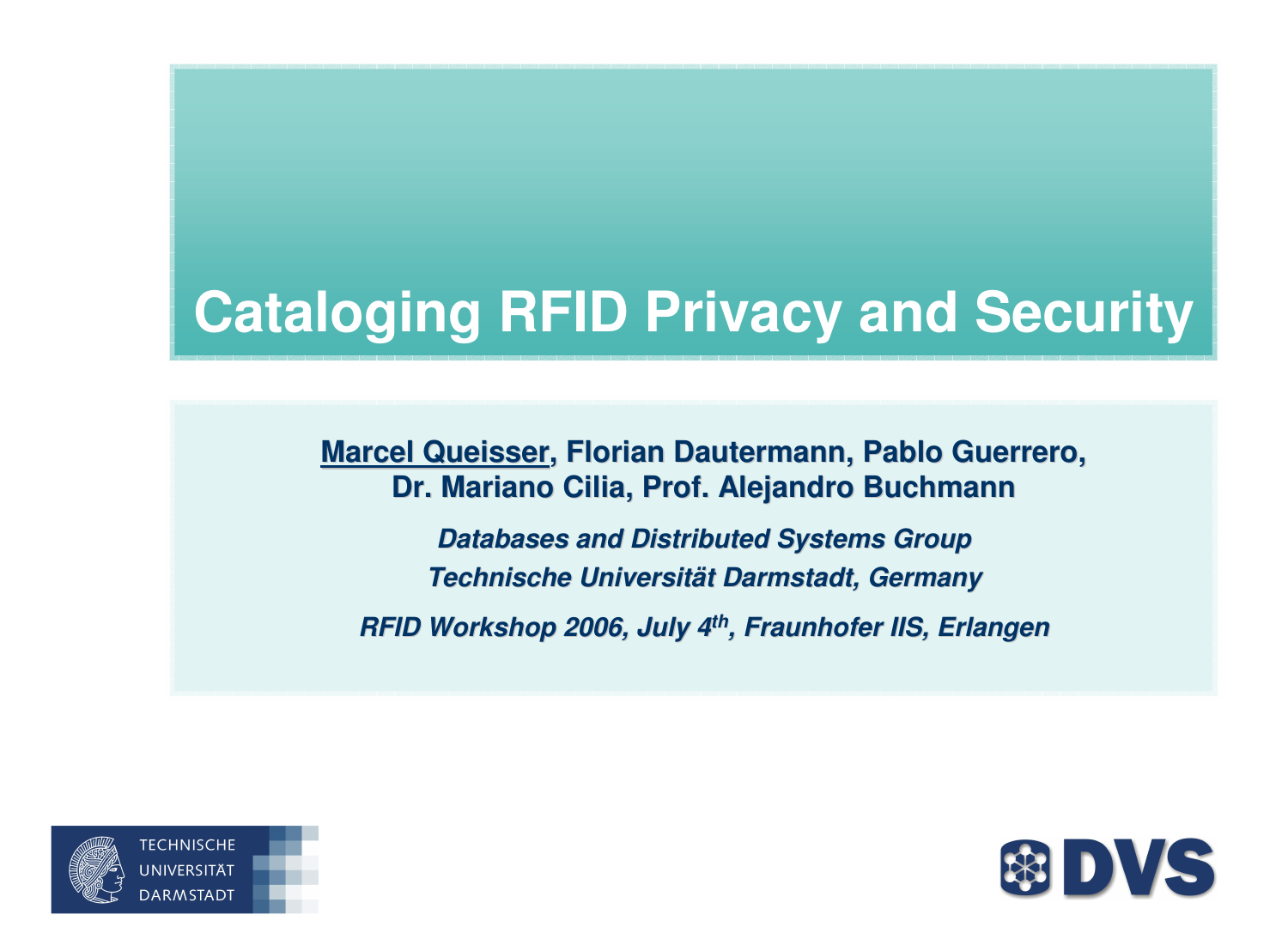#### **Motivation**

- Security and Privacy concern both the private and commercial sector
- Commercial sector:
	- $\sim$ Access control
	- $\mathcal{L}_{\mathcal{A}}$ Eavesdropping
- **Private sector:** 
	- $\mathcal{C}^{\mathcal{A}}$ Information gathering
	- $\overline{\mathcal{A}}$ **Traceability**

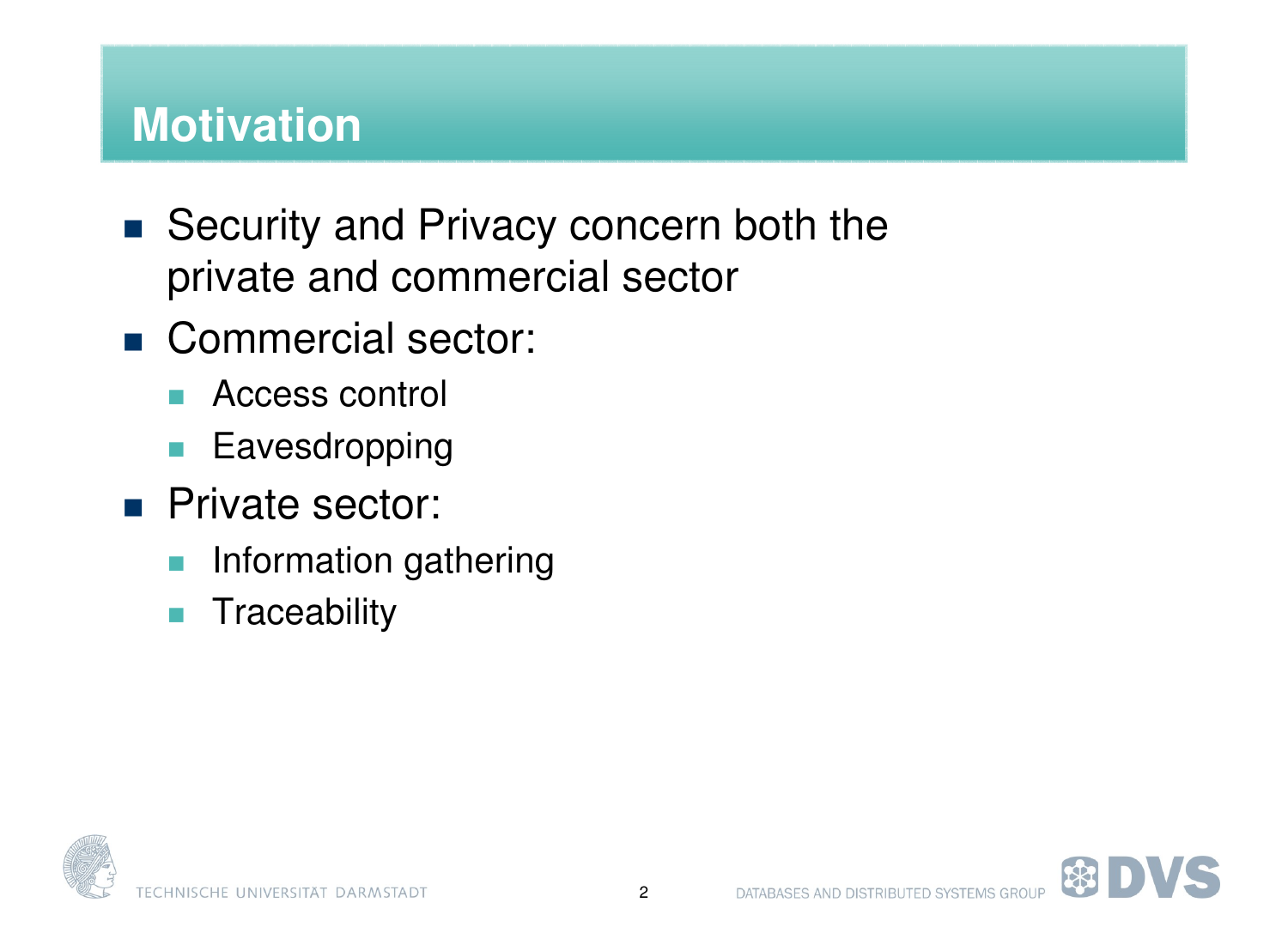#### **Critical Security Problems in RFID Systems**

- Denial of Service Attacks
	- $\mathcal{L}^{\text{max}}$ there is no solution to this problem
- **Refinition** leakage
	- **an unauthorized person or reader is able to obtain**  $\mathbb{R}^n$ information about the tagged item
- Secure RFID System:
	- $\mathbb{R}^n$ a system in which information leakage is impossible



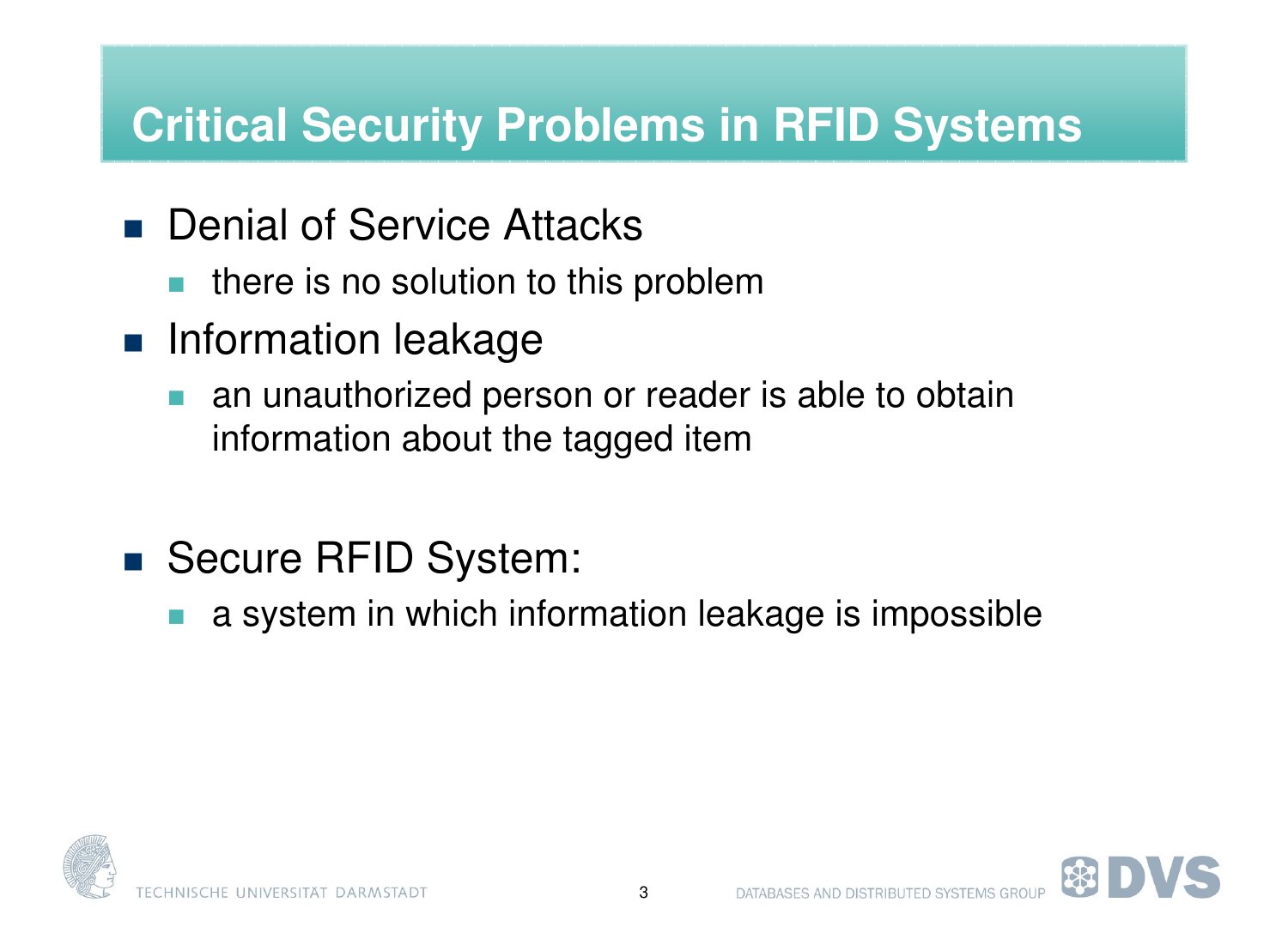#### **Critical Privacy Threats in RFID Systems**

## **Traceability**

- $\mathbb{R}^n$  an unauthorized person or reader is able to link two sightings of the same tag
- Privacy Protecting RFID System:
	- У. a system which grants Non-Traceability

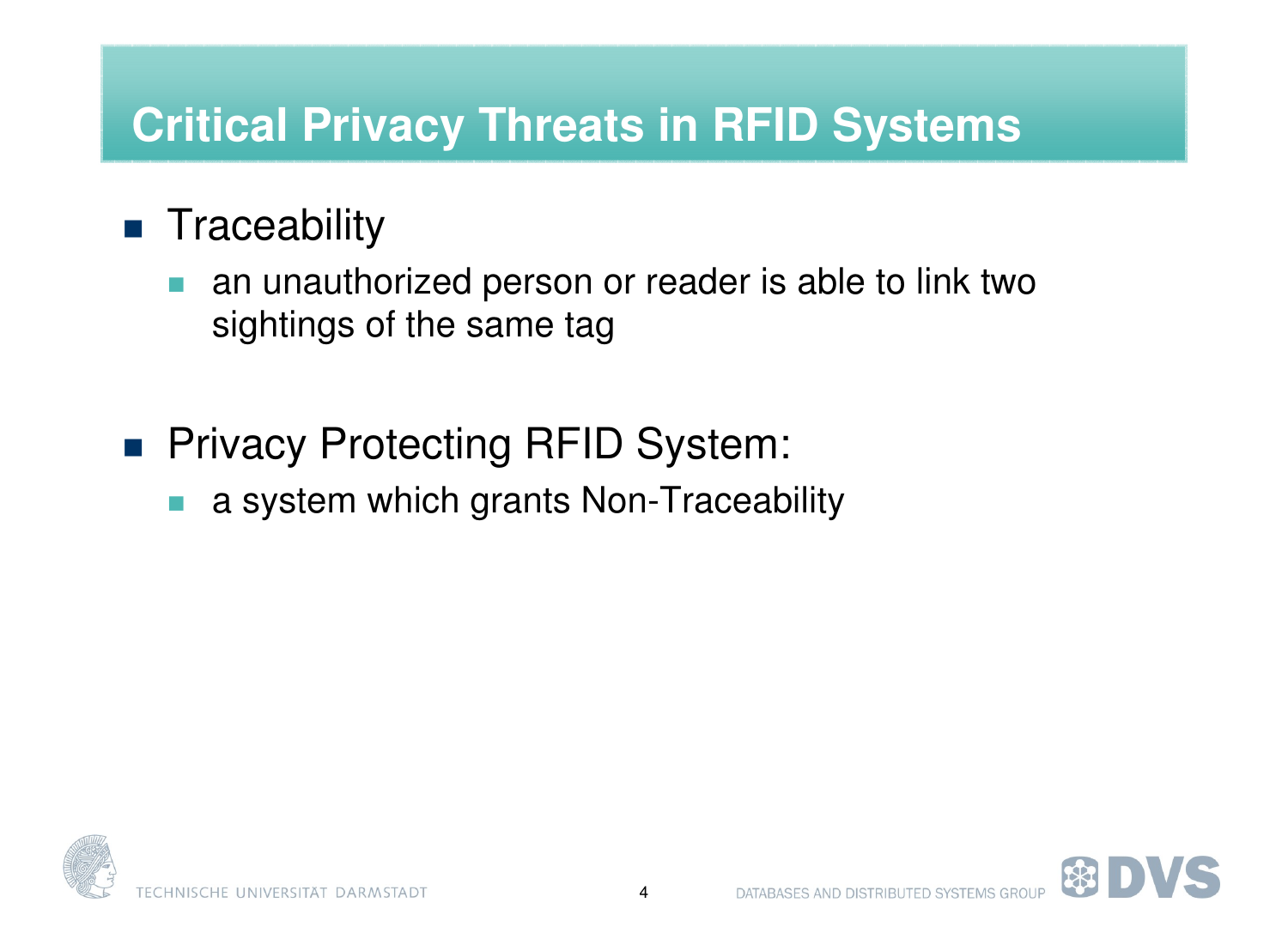#### **Layered Catalog of P&S Issues**

### ■ Physical Layer

- $\mathbb{R}^n$  tracing a tag by its radio fingerprint or a person bythe characteristic mix of tags
- Communication Layer
	- $\mathbb{R}^n$  tracing a tag in an openSingulation Session
- Application Layer
	- У. eavesdropping
	- $\mathbb{R}^n$ spoofing
	- F. tracing a tag by its unique identifier





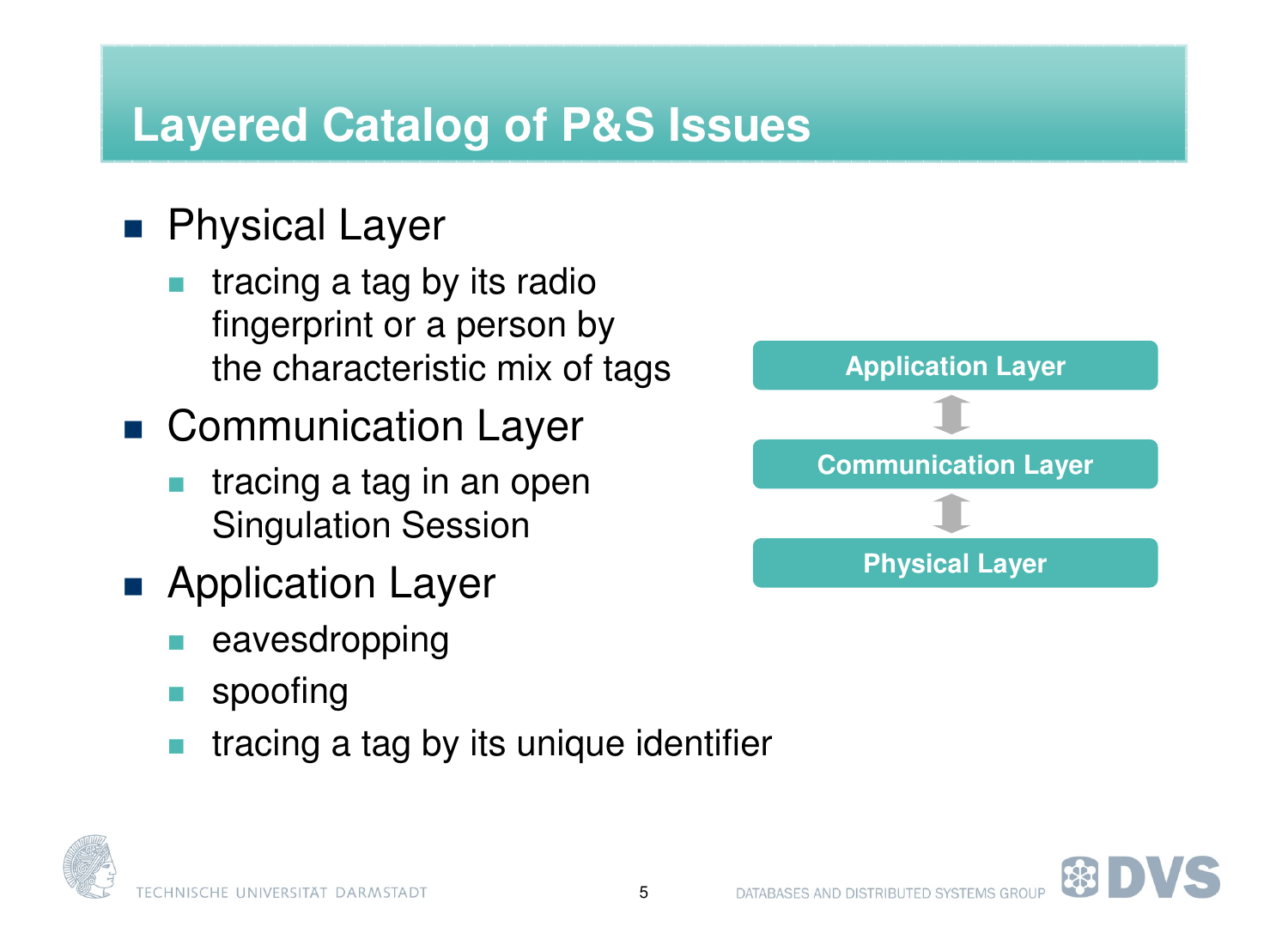#### **Protection addressing the Physical Layer**

- Erasing the tag ID
	- the ID of the tag can be shortened, removed ("killing") or  $\mathbb{R}^n$ recoded
		- shortening does not solve all problems
		- removing prohibits benefits
		- recoding allows tracing
- Privacy-Protecting Tag
	- **the size of the antenna can be reduced** У.
		- tracking is only possible from a range of a few centimeters
		- overpowered / directed readers can enhance reading range



**Physical Layer**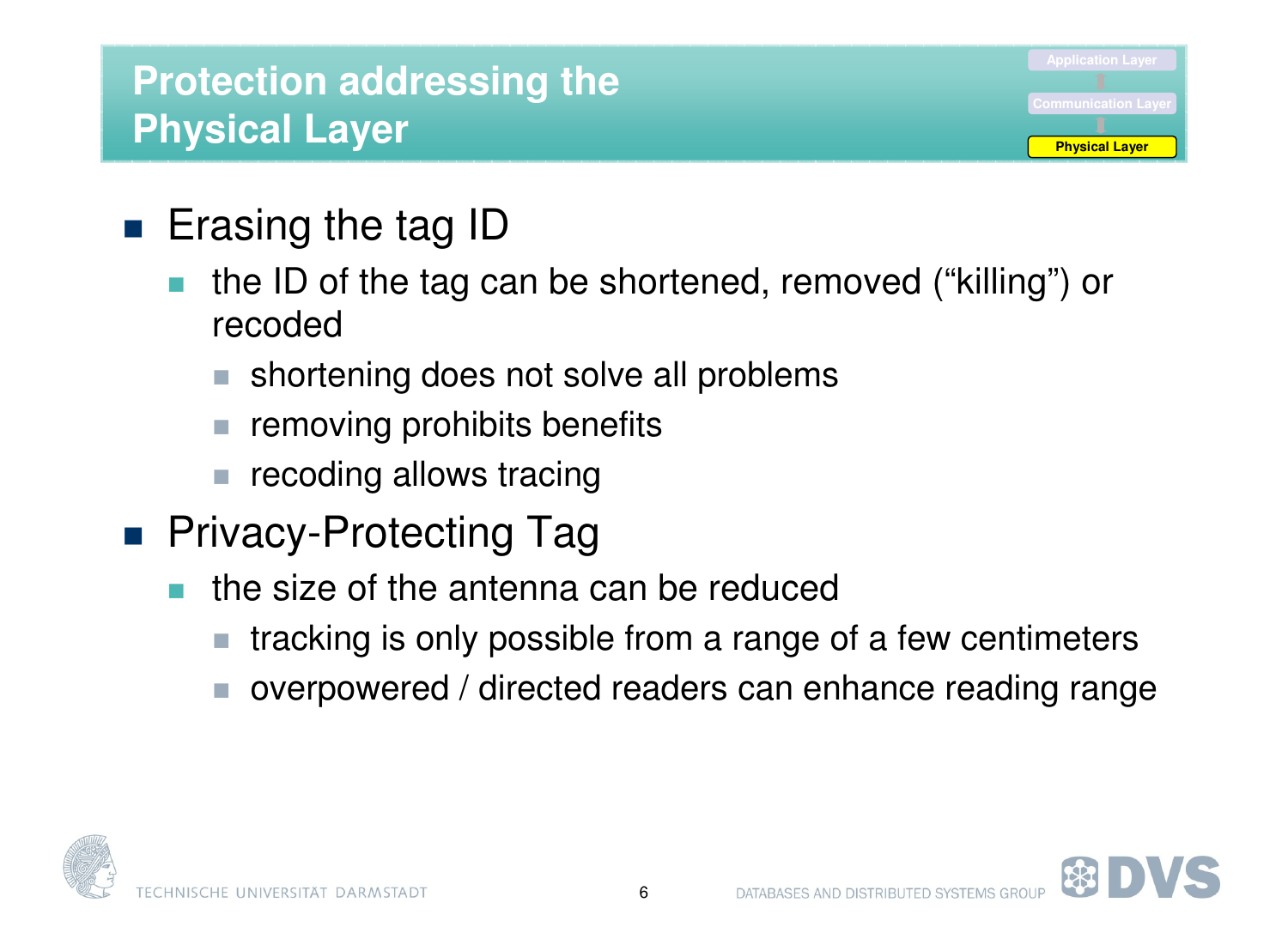

- **Singulation is needed to guarantee undisturbed** communication between a reader and several tags
	- У. there are deterministic and probabilistic approaches
- No change of ID during Singulation Sessions
	- и. tracing is possible
	- $\mathcal{C}^{\mathcal{A}}$ solution: timeouts

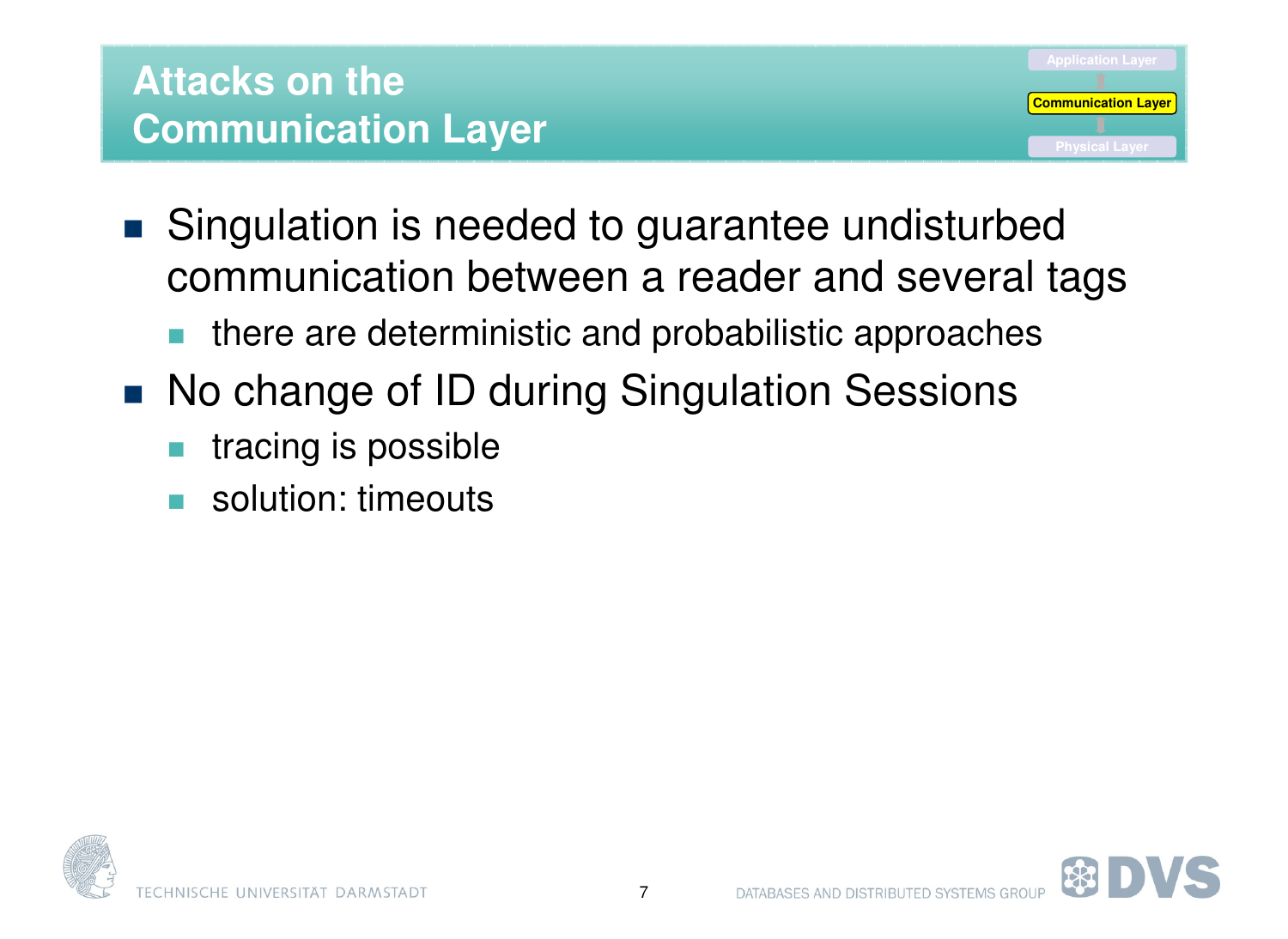#### **Cloaking**

- Noisy Tags (Code-Based)
	- $\mathcal{C}^{\mathcal{A}}$ reader generates random bits
	- F. tag sends session key over the same channel
	- и. only reader can reconstruct session key



**Communication Layer**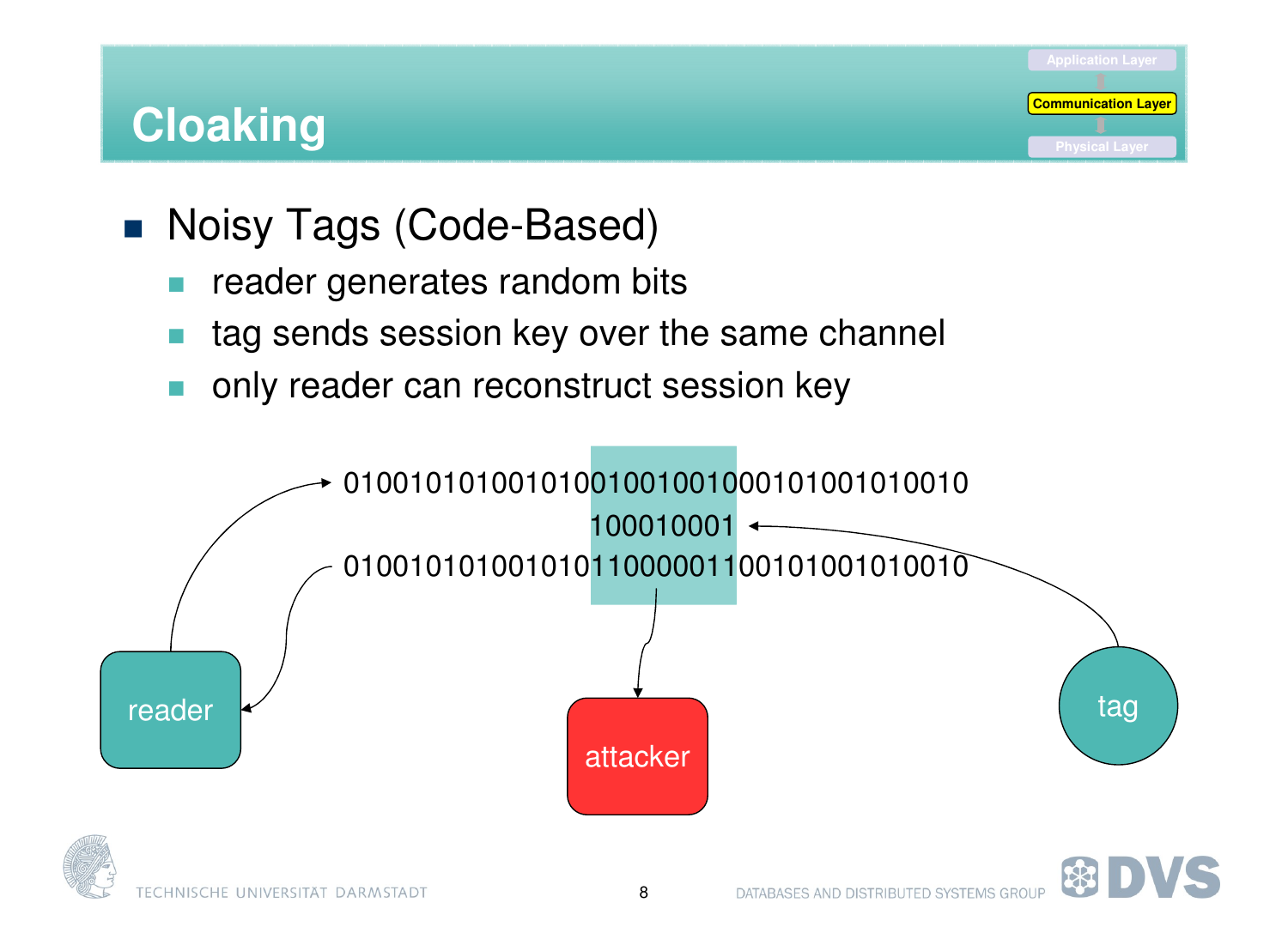

- $\mathcal{L}_{\mathcal{A}}$  128 bit ID is stored
	- constructed of the original ID using a hash function and  $\mathcal{C}^{\mathcal{A}}$ encryption
- **n** fabrication of fake tags is harder
- $\mathcal{L}_{\mathcal{A}}$ no information leakage
- $\blacksquare$  Tracing is still possible



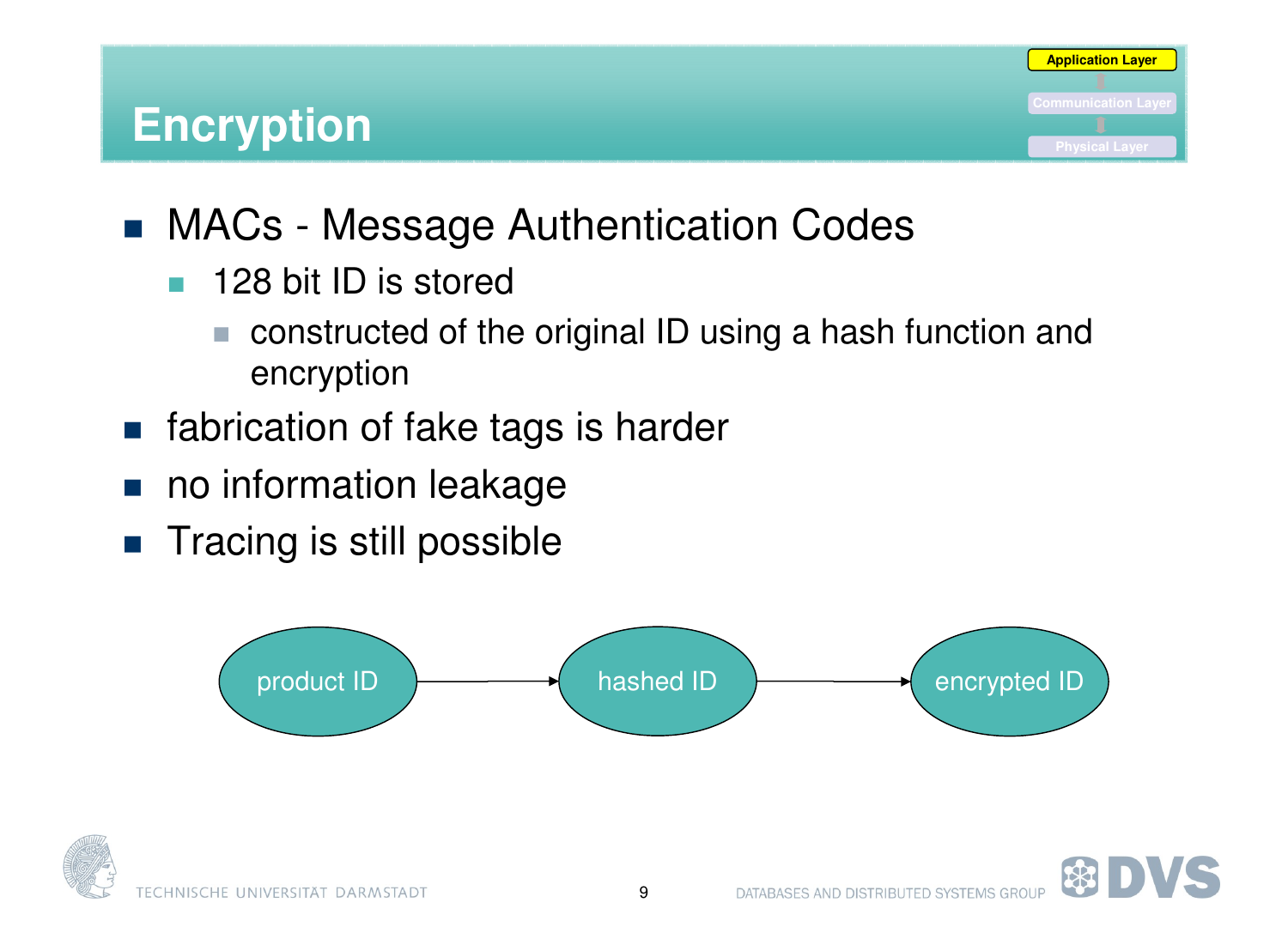#### **Tag authentication**

- **PUF Circuits** 
	- $\mathcal{C}^{\mathcal{A}}$  Challenge-Response-Protocol for tag authentication
		- $\mathcal{C}$ challenges stored in database
		- responses created using individual chip characteristics

- $\mathcal{C}^{\mathcal{A}}$ creation of fake tags is virtually impossible
- П vulnerable to replay attacks
- huge amount of data in the backend

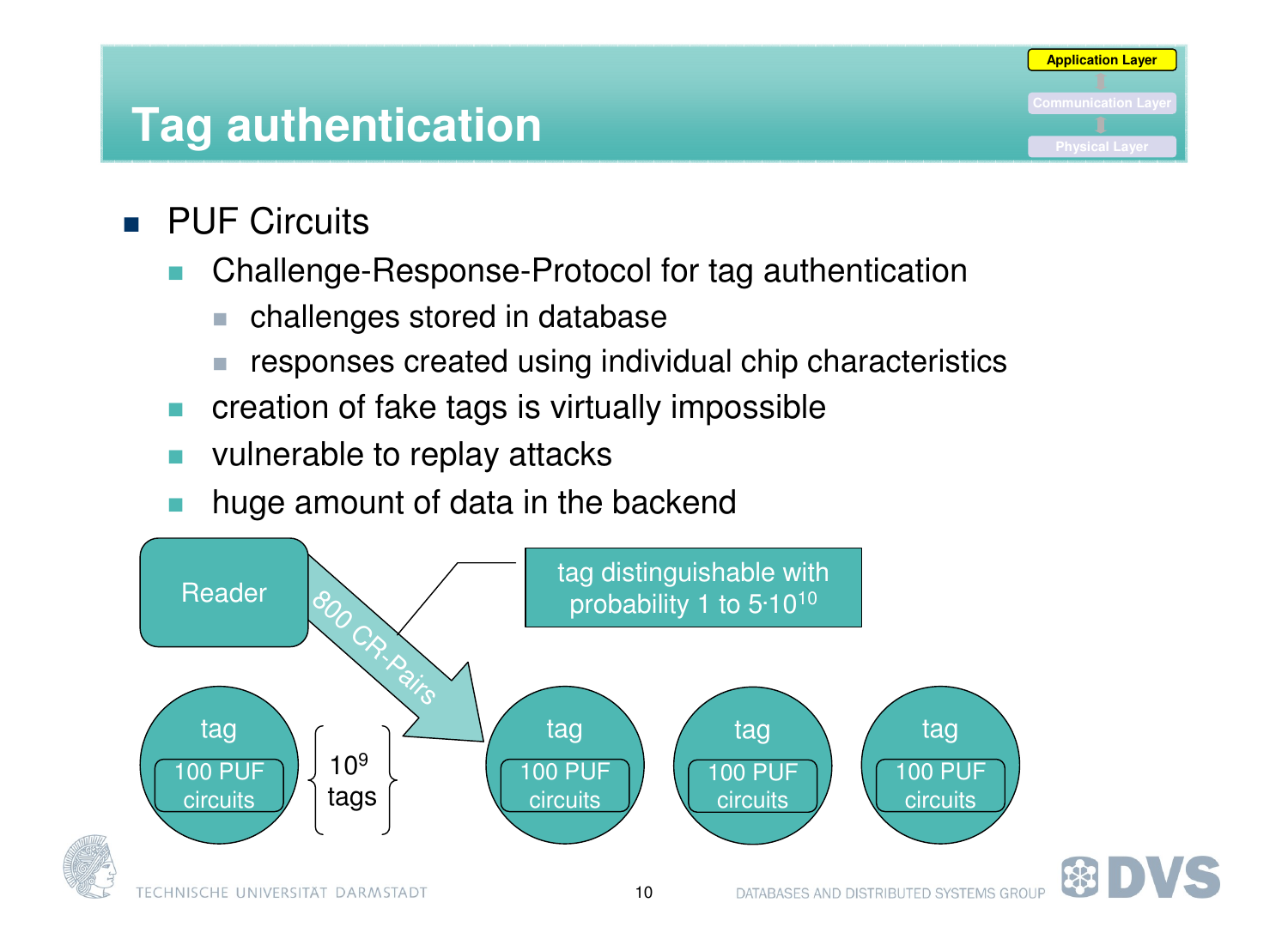#### **Protection for Low-Cost-Chips**

- Many Shared Secrets
	- $\mathcal{C}^{\mathcal{A}}$ challenge response pairs stored on the tag
	- F. reader obtains next pair from database and challenges
	- и. mutual authentication
	- $\mathcal{C}^{\mathcal{A}}$ access limited by tag memory
	- $\mathcal{C}^{\mathcal{A}}$ must be online

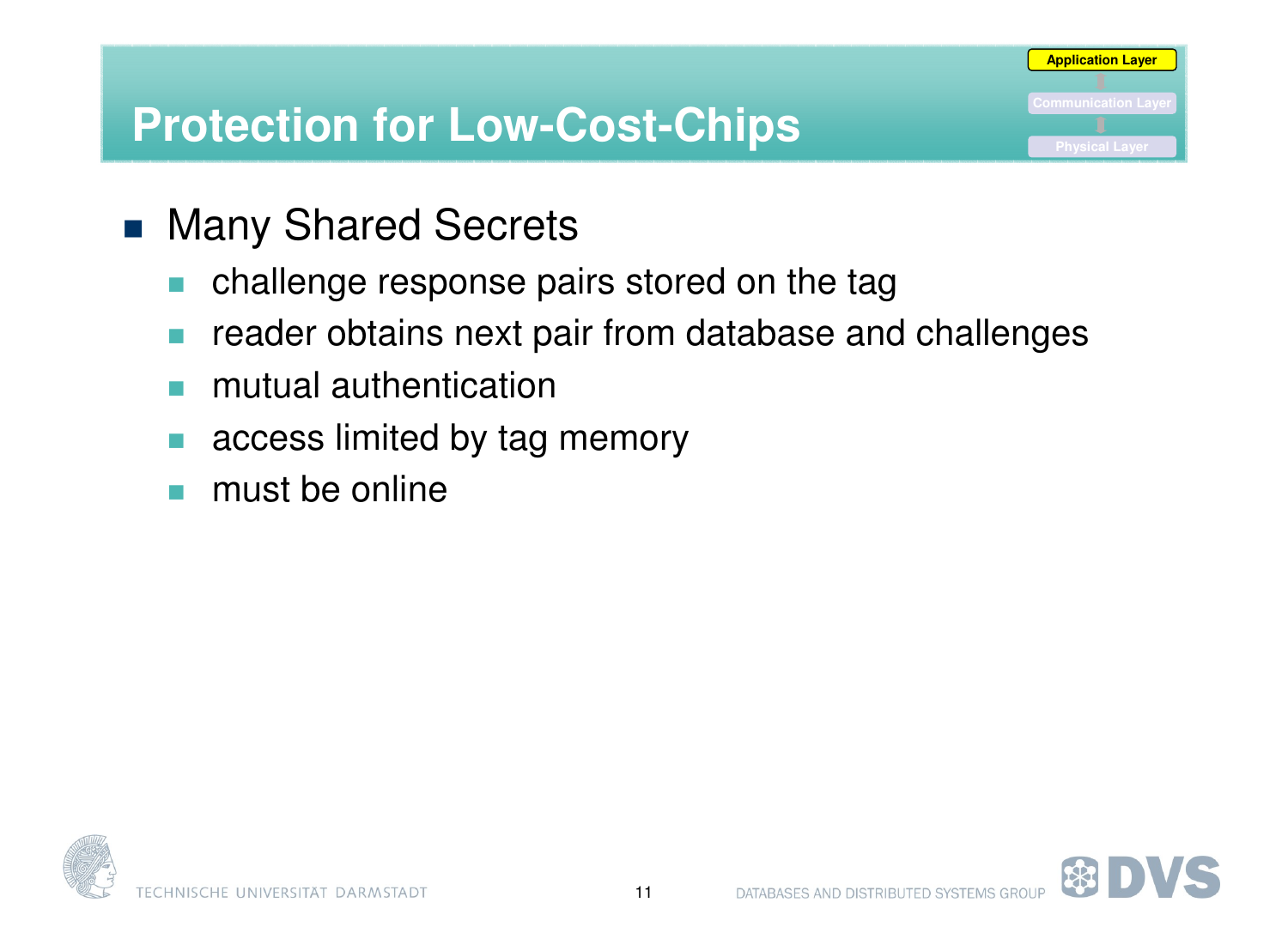#### **Distance Bounding**



- **Provides possibility to prevent relay attacks**
- Guarantees the proximity of tag to reader
	- $\mathcal{C}^{\mathcal{A}}$ triangulation is used to calculate the distance
	- $\mathcal{C}^{\mathcal{A}}$ uses Challenge-Response-Protocol
	- и. correct response only accepted in a fixed time window

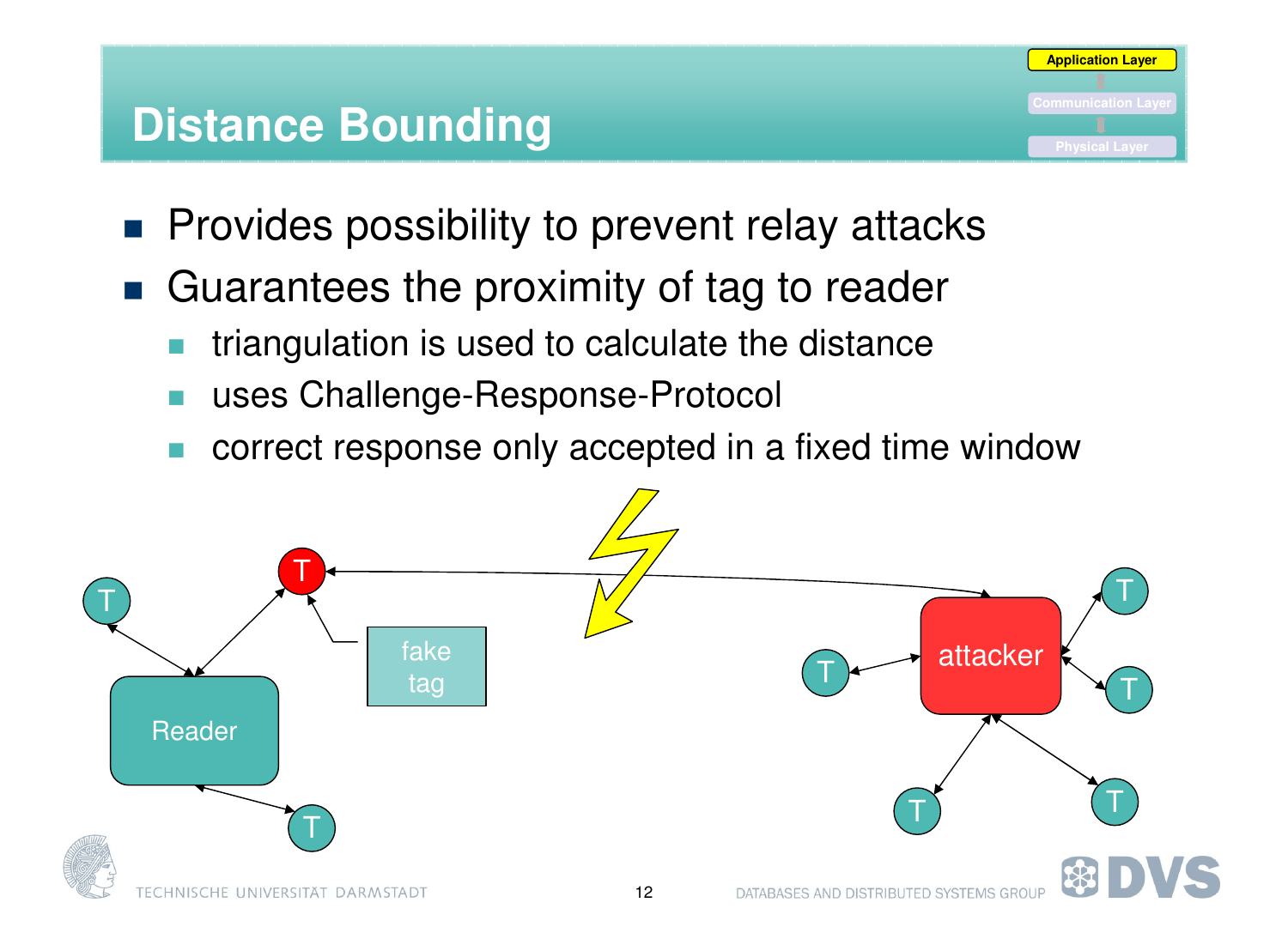# **Trusted Computing**

- $\mathcal{L}^{\mathcal{A}}$  Reader design divided into three parts:
	- $\mathcal{L}_{\mathcal{A}}$ Reader Core
	- $\mathcal{C}^{\mathcal{A}}$ Policy Engine
	- $\mathcal{C}^{\mathcal{A}}$ Consumer Agent
- $\mathcal{L}(\mathcal{A})$  Uses "Remote Attestation"
	- У. ensures S&P of communication if reader compromised
- $\mathcal{F}(\mathcal{A})$  Only suitable for online readers



**Application Layer**

 $\mathbb{R}^n$ 



TECHNISCHE UNIVERSITÄT DARMSTADT

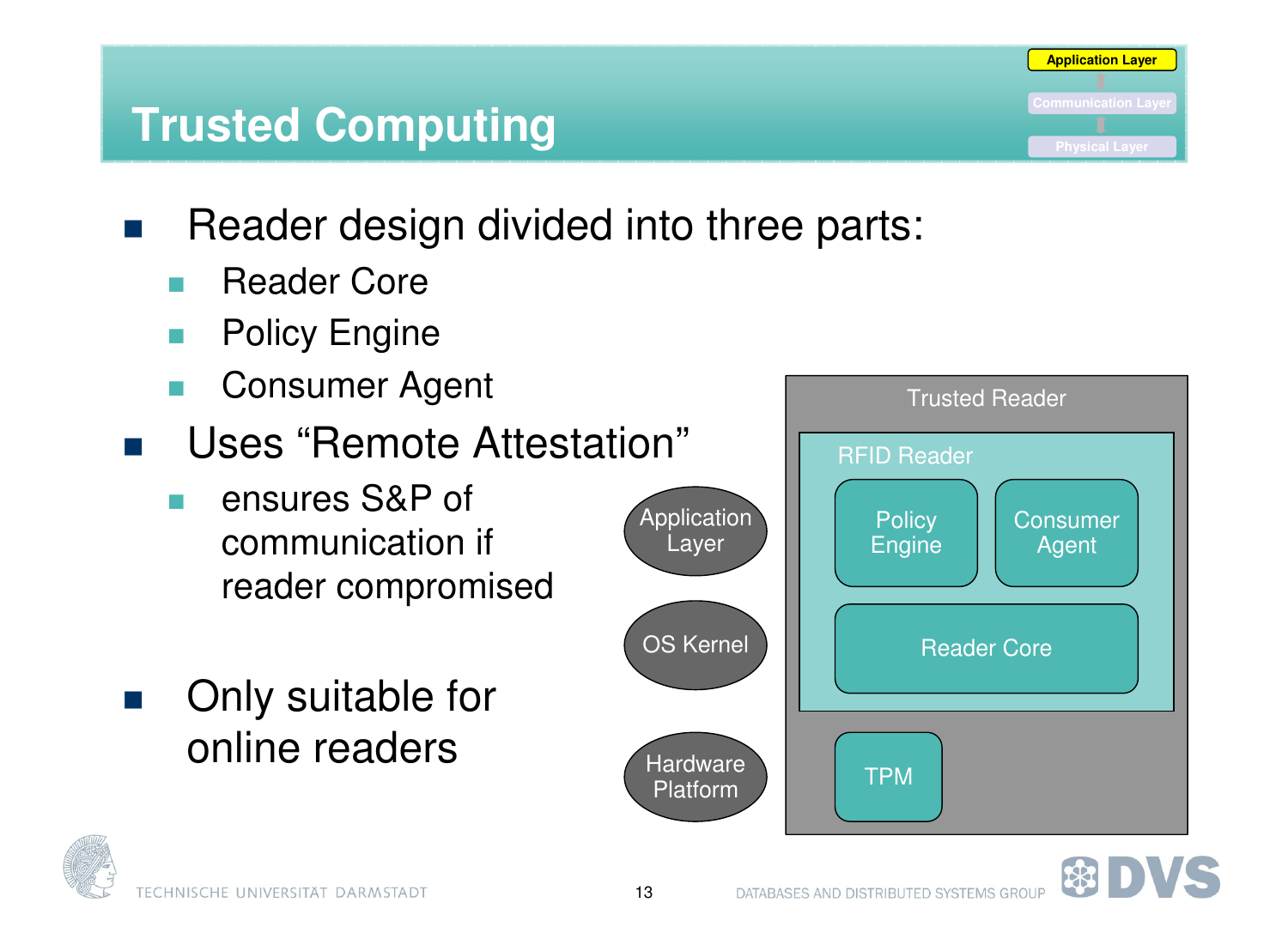

- $\mathcal{L}^{\mathcal{L}}$ inscrutable to a reader
- F. application layer questions trusted center to get desired information
	- must authenticate itself
- У. tracing is virtually impossible
- $\mathbb{R}^n$  must be online
	- trusted center can give next pseudonym IDs to read the tag more than once
- F. ownership transfer is made easy





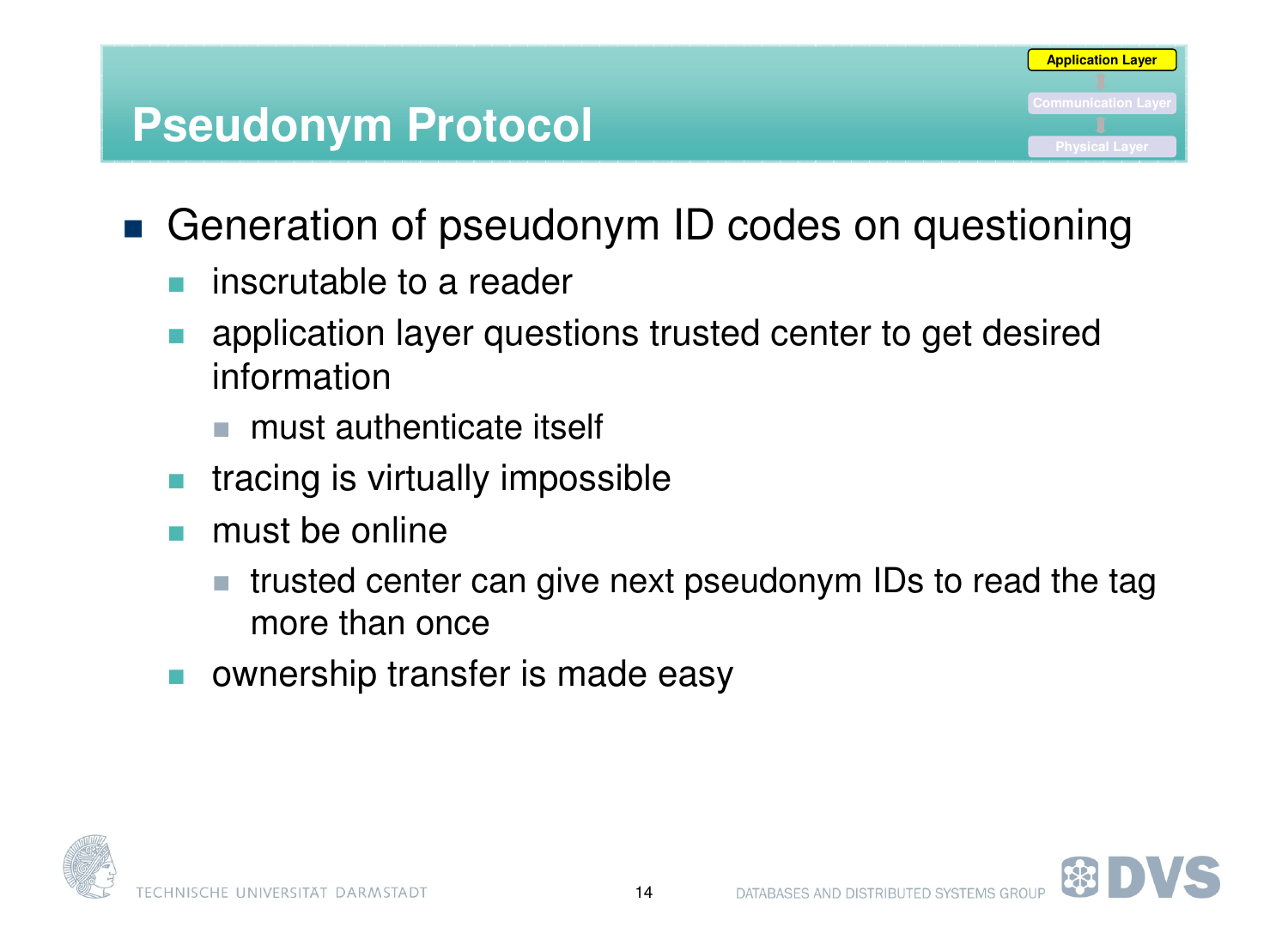#### **Conclusions**

- RFID technologies have promised multiple benefits
	- $\mathbb{R}^n$  can only be achieved if quality attributes are addressed properly
- Trust in RFID has to be established
	- У. only possible with secure, privacy-protecting interaction between tags and readers
- Tradeoff: Security/Privacy vs. Price per Tag
- **Layered catalog helps to understand and to apply** techniques
	- У. Keep extending the catalog with further techniques and eventually more layers